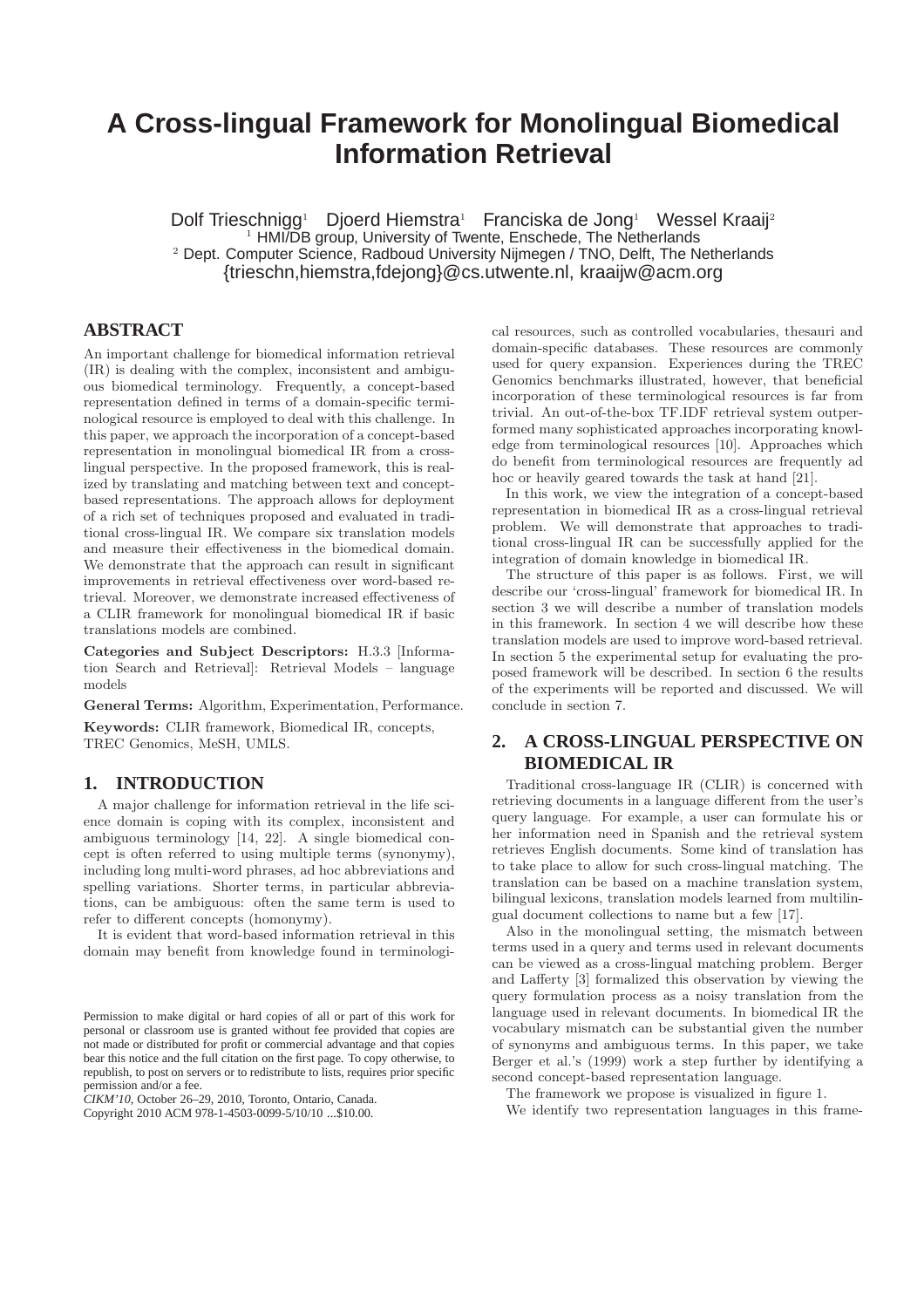

Figure 1: A cross-lingual view on biomedical IR

work. Firstly, a textual language in which queries are formulated by a user in free text and in which documents have been written. Secondly, a conceptual language which is defined by the concepts or synset entries in a terminological resource. For instance, the concept [Mad cow dis- $|e|$ , which groups synonymous terms such as "mad cow disease" and "BSE". In some cases, documents are already available in such a conceptual representation. The citations in MEDLINE, for instance, have been manually annotated with terms from the Medical Subject Headings (MeSH) thesaurus. Queries are typically not directly available in a concept-based representation; some form of translation has to take place to obtain such a representation. In many other cases, both the query and document concept-based representations have to be obtained automatically. For instance, a biomedical named entity recognizer can be used to tag occurrences of concepts in (document and query) text.

Table. 1 shows an example of a document in three representations. The first column shows the title and the abstract of the citation. The second column lists a concept-based representation which has been manually determined by human indexers. The last column shows a concept-based representation which has been automatically obtained.

The integration of a concept-based representation in biomedical IR is then reduced to translating the query and/or documents, and matching them in the same representation language. Such a cross-lingual perspective gives the opportunity of adopting a large set of established CLIR methods and techniques for this domain.

In theory, a conceptual representation is preferred over a word-based representation. Synonymous (including complex multi-word) terms are mapped to a single conceptual representation. Ambiguous terms are mapped onto the conceptual representation which corresponds to the context in which they appear. IR then simply reduces to matching the conceptual representations of documents to queries.

In practice, however, a concept-based representation has its limitations. Early work by [11] demonstrated that using only a concept-based representation for retrieval was harmful for retrieval effectiveness. One reason was that not all information needs could be represented in terms of the concept vocabulary. Therefore we combine text or word-based retrieval with concept-based retrieval. This is clearly different from traditional CLIR where queries and documents are available only in different languages. In this CLIR-enhanced framework for biomedical IR, retrieval based on a text or word-based representation can be improved with a conceptbased representation.

We identify two main translation resources for this type of biomedical CLIR. Firstly, the concept vocabulary itself. The concept vocabulary defines which phrases are used to express a concept, but does not indicate how frequently these terms are actually used or show the ambiguity of these terms. Analogous to traditional CLIR, the concept vocabulary can be used as a dictionary to translate between concepts and phrases and vice versa. Secondly, document corpora in a dual representation of both a text and concept-based representation can be used as a translation resource. In conventional CLIR, such parallel or comparable corpora are used to train translation models. Translation models between a source and target language are obtained from a large corpus of translated sentences or documents in both languages. A similar approach can be used to train translation models between a concept and a word-based representation.

Our main research question is as follows: How can we adapt CLIR methods and techniques for more effective monolingual biomedical information retrieval? We are interested in particular in how to build translation models in this domain and how these translation models can be used to improve monolingual (that is, text only) retrieval.

In this paper we will investigate a basic implementation of the framework. The text or word-based representation is restricted to a unigram word-based representation. Moreover, we limit the trained translation models to word-to-concept and concept-to-word translations.

We will investigate two concept languages in our work:

- MeSH The Medical Subject Headings thesaurus<sup>2</sup>, a controlled vocabulary used for manually indexing MED-LINE citations. We will only use the main headings as concepts, which are around 24,000 concepts using the 2008 edition of the thesaurus.
- UMLS++ The Unified Medical Language System (UMLS) metathesaurus<sup>3</sup> extended with several gene and protein dictionaries for four species, referred to as UMLS++. The combined thesaurus consists of around 640,000 concepts from 59 vocabularies.

A major difference between the two is that for MeSH a manually curated document representation is already available. For UMLS++ the document representation is obtained automatically, using Peregrine [19]. Peregrine scans for UMLS entries in the text and performs a lightweight disambiguation strategy to resolve ambiguous terms. Another difference is the alignment of the concept representations with the text. For UMLS++, each concept is aligned to the word or phrase it refers to. For MeSH, such an alignment is not available: MeSH terms are assigned at the citation level. Hence, the representation in  $UMLS_{++}$  can be viewed as a parallel corpus, whereas the representation in MeSH can be viewed as a comparable corpus.

<sup>1</sup> square bracket notation is used to refer to concepts

 $^{2}$ http://www.nlm.nih.gov/mesh/

 $^3$ http://www.nlm.nih.gov/research/umls/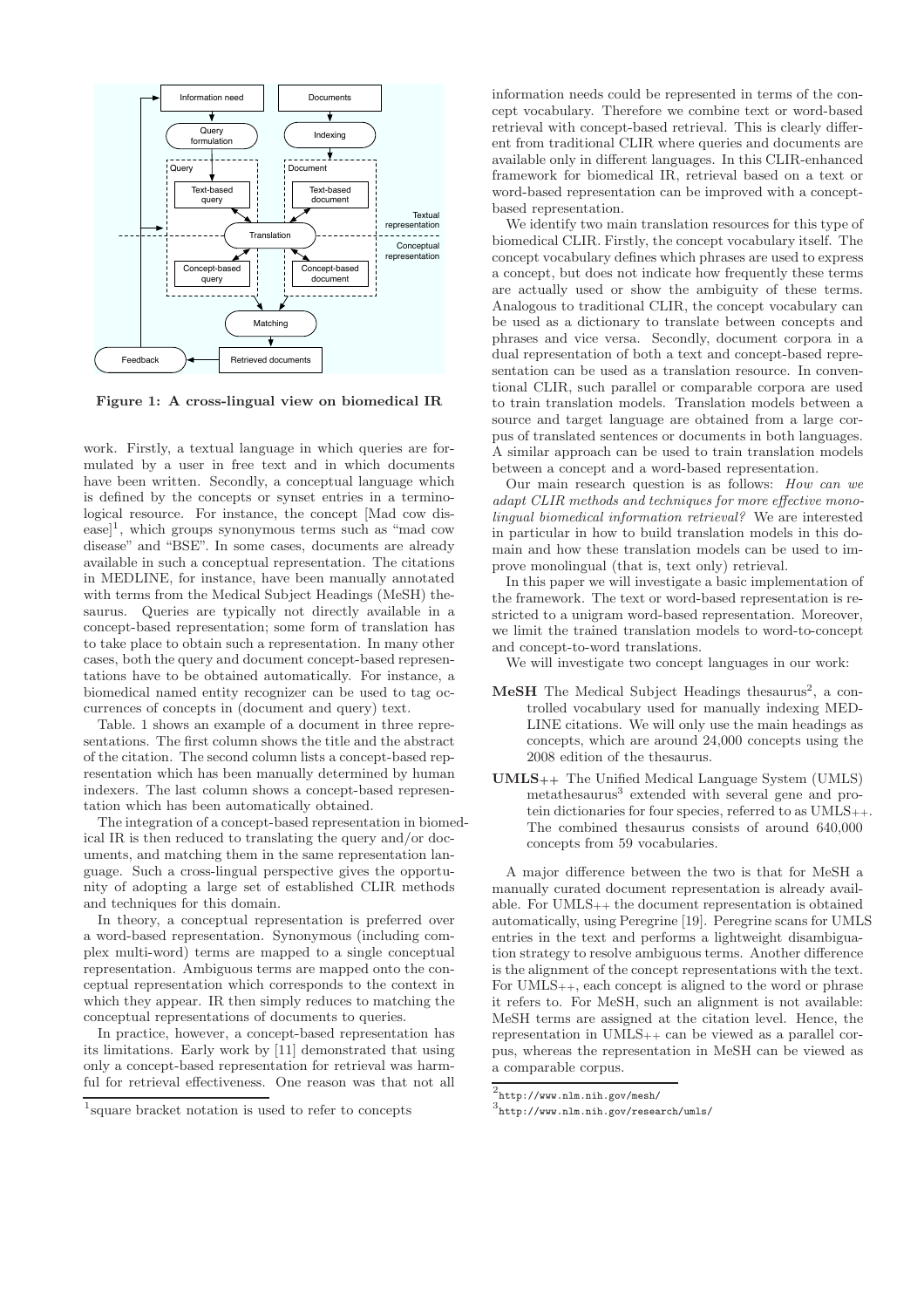Table 1: PubMed citation (PMID 10050890) in text and two concept-based representations (shown partially).

| $Text (title + abstract)$                                                                                                                                                                                                                                                                                                                                                                                                                                                                | $MeSH$ (manual)                                                                                                                                                                                               | $UMLS_{++}$ (automatic)                                                                                                                                                                                                                                                                                                                        |
|------------------------------------------------------------------------------------------------------------------------------------------------------------------------------------------------------------------------------------------------------------------------------------------------------------------------------------------------------------------------------------------------------------------------------------------------------------------------------------------|---------------------------------------------------------------------------------------------------------------------------------------------------------------------------------------------------------------|------------------------------------------------------------------------------------------------------------------------------------------------------------------------------------------------------------------------------------------------------------------------------------------------------------------------------------------------|
| Fatal familial insomnia: a new Austrian family.<br>We present clinical, pathological and molecular features<br>of the first Austrian family with fatal familial insomnia.<br>Detailed clinical data are available in five patients and au-<br>topsy in four patients. Age at onset of disease ranged be-<br>tween 20 and 60 years, and disease duration between 8 and<br>20 months. Severe loss of weight was an early symptom in<br>all five patients. Four patients developed insomnia | [Adult] [Austria] [Brain] [Fe-<br>male] [Humans] [Sleep Initi-<br>ation and Maintenance Dis-<br>orders [Male] [Middle Aged]<br>[Pedigree] [Prions] [Blotting,<br>Western [Fatal Outcome]<br>[PrPSc Proteins]. | [Abnormality] [Adrenal Cortex] [Age] [Aging]<br>[Analysis] [Astrogliosis] [Austrians] [Autonomic<br>dysfunction [Autopsy] [Bos taurus] [Brain Stem]<br>[Brain] [Cattle] [Cell Nucleus] [Cerebellum] [Cere-<br>bral cortex] [Codon Genus] [Congenital Abnor-<br>mality [Cytoplasmic Granules] [Disease] [Disso-<br>$ciation$ [Encephalopathies] |

## **3. TRANSLATION MODELS**

In the previous section, we mentioned two resources to build translation models. Firstly, a collection of documents in both a text and a concept representation. And secondly, the terminological resource itself, which groups a number of phrases into a concept.

The first translation model we will investigate, based on pseudo-feedback translation, translates a text-based representation as a whole to a concept-based representation, based on the co-occurrence of words and concepts in a comparable corpus. The other five translation models we will investigate are used to translate representations in a term-by-term fashion. They employ different methods to estimate probabilities for  $P(w|c)$  (the probability of translating a concept c to the word w) and  $P(c|w)$  (the probability of translating the word  $w$  to a concept  $c$ ). On their own these term-byterm translation models are not expected to perform well, since they rely on only very little information for translation. However, they are expected to be useful when combined with the KNN translation model.

We will now describe six models based on these resources.

#### **3.1 Pseudo-feedback translation (KNN)**

The first translation model we will discuss is based on pseudo-relevance feedback in a different representation. The representation to translate is used to search a collection in a dual representation, and the translation of the nearest neighboring documents is used as a translation. In conventional CLIR such an approach was proposed by [15]. In work by [20] and [24], a similar feedback mechanism was used for MeSH. We refer to this translation as KNN, since K nearest neighboring documents are used to obtain the translation.

The translation is modeled as follows. We assume to have a document collection D available in both a conceptual and textual representation. For each document D, we can estimate a textual language model and a conceptual language model,  $P(w|\theta_D)$  and  $P(c|\phi_D)$  respectively.

We want to translate the text to translate (referred to as Q) to a conceptual language model  $P(c|\phi_{Q})$ . The approximation of the language model is based on the joint probability of observing the concept c with the query Q in the previously introduced document collection  $D$ . In words, this approach determines which concepts are most likely to co-occur with the query. Formally:

$$
P(c|\phi_Q) \approx \frac{P(c,Q)}{\sum_{c'} P(c',Q)}, \qquad (1)
$$

where  $P(c, Q)$  is the joint probability of observing a concept c with the query Q.

The joint probability of observing the concept with the

query is approximated by independently sampling documents from the collection  $\mathcal{D}$ , followed by independently sampling the concept and the query from each document.

$$
P(c,Q) = \sum_{D \in \mathcal{D}} P(D)P(c|\phi_D)P(Q|\theta_D)
$$
 (2)

$$
\approx \sum_{D \in \mathcal{D}} P(D) P(c | \phi_D) \prod_{i=1..n} P(q_i | \theta_D) \qquad (3)
$$

where  $P(D)$  is a prior probability of sampling the document D from the collection (assumed to be uniform) and  $P(Q|\theta_D)$  is the probability of sampling the query from the document, the query likelihood (assuming term independence  $P(Q|\theta_D) = \prod_{i=1...n} P(q_i|\theta_D)).$ 

Obviously, requiring the complete collection  $D$  to be processed for classifying a piece of text, makes the model infeasible in practice. The contribution of many documents to  $P(c, Q)$  is relatively small, however, since they are not likely to generate the query  $(P(Q|\theta_D))$  is small). Therefore, following [15], we can safely reduce this document collection to n documents with the highest probability of generating the query  $P(Q|\theta_D)$ . In practice, these are the top n documents ranked by query likelihood.

#### **3.2 IBM Model 1 (M1)**

The second translation model we will investigate is based on IBM Model 1, a statistical model of the translation process commonly used for traditional CLIR. [6] proposed five models for determining statistical translation models based on a bilingual collection of sentences. Central to these models is the estimation of an alignment of the sentences in two languages. This alignment connects terms in the sentences in one language to terms in the translated sentence in the other language. An EM-algorithm is employed to iteratively improve the alignment and the parameters of the translation model, respectively.

IBM Model 1 is the simplest of the five models proposed by [6], and does not take word order into account. Models 2 to 5 are increasingly sophisticated, incorporating absolute and relative word reordering and a fertility model. For biomedical CLIR, the concept-based representation does not have a term order. Since we limited our experiments to termby-term translation models, we will only use Model 1 for our translation models from text to concepts and vice versa.

An advantage of using Model 1 for training biomedical translation models is its theoretical soundness. The subsequent models proposed by [6] illustrate that Model 1 is highly suitable to be extended to more sophisticated models. Disadvantages are that training the translation model is resource intensive and that with new concepts the whole training process has to be repeated.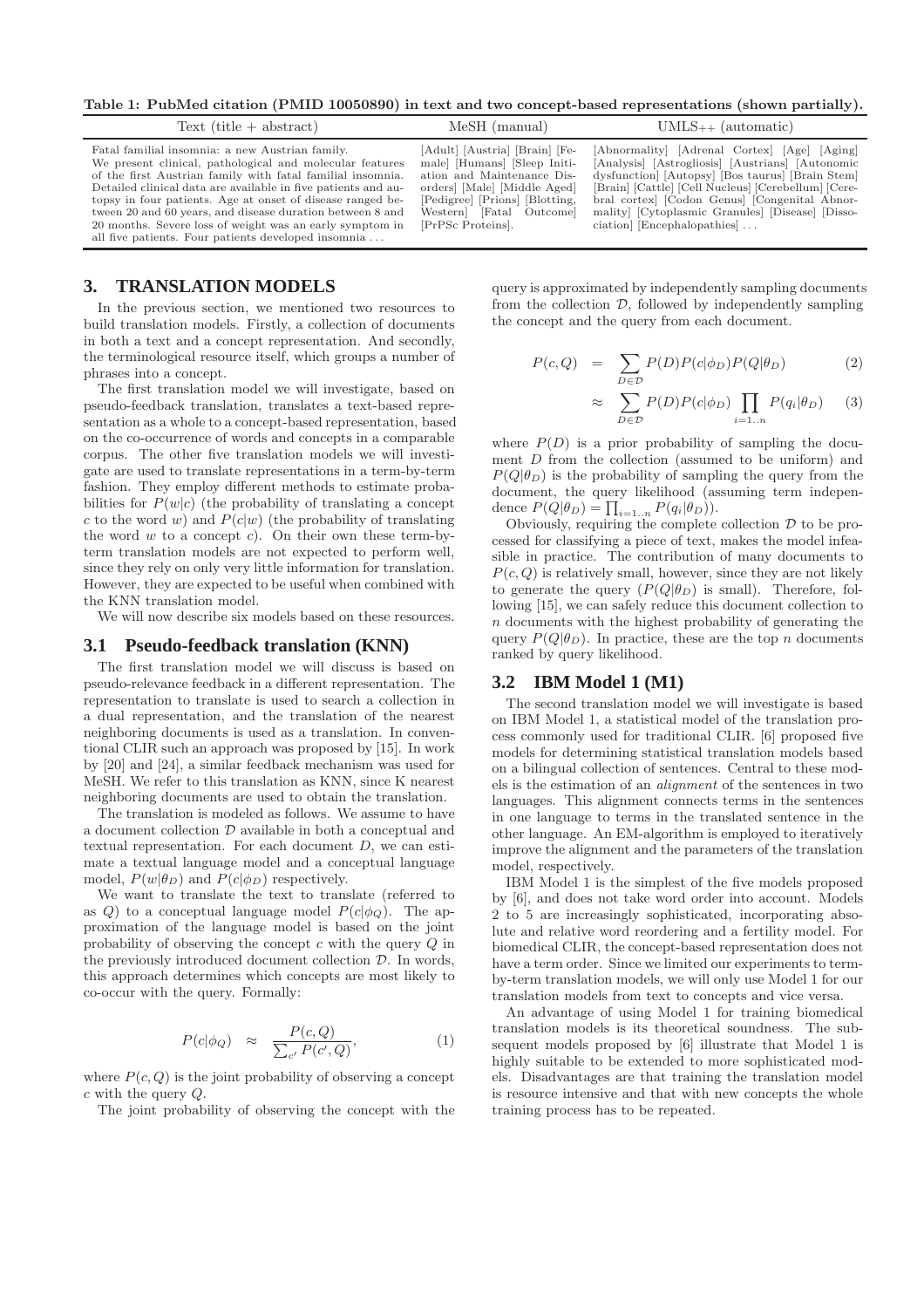# **3.3 Pointwise Mutual Information (PMI)**

The third translation model we will investigate is derived from the pointwise mutual information (PMI) between the concept-based and word-based event space [7]. PMI indicates the association of two events based on their joint distribution in comparison to their individual probabilities. PMI and mutual information have frequently been used as an association measure for IR [25] and in particular for filtering ambiguous translations in a CLIR setting [4, 9]. [3] used the mutual information statistic for constructing a distribution function of words over documents to sample queries for documents. We will use such a distribution directly as a translation model. We argue that strongly associated concepts and words can be used as translations of each other.

In the literature, definitions of mutual information and pointwise mutual information are frequently confused. In this work, the following definition will be used for PMI.

$$
PMI(w, c) = \log_2 \frac{p(w, c)}{p(w)p(c)} = \log_2 \frac{Nf(w, c)}{f(w)f(c)}
$$
(4)

where  $p(w, c)$  is the probability of encountering the word and concept together in a document collection, and  $p(w)$  and  $p(c)$  are the probabilities of encountering them separately in the collection. In the subsequent estimation of these probabilities  $f(w, c)$  denotes the number of documents in which the words w and c appear together;  $f(w)$  and  $f(c)$  indicate the number of documents in which the word and concept appear respectively, and  $N$  is the size of the collection.

[16] noted that PMI is not an ideal measure for measuring the association between terms, since it is biased towards low-frequency words. Similar to [3], we circumvent this bias towards low-frequency words by introducing an additional factor based on occurrence frequency of the pair:

$$
PMI'(w, c) = f(w, c) \log_2 \frac{p(w, c)}{p(w)p(c)}
$$
(5)

Based on these scores, we create the translation model for a term in an ad hoc fashion: the n translation terms with the highest PMI′ scores are selected and normalized by dividing the sum of the top n scores.

#### **3.4 Parsimonious Term Translation (PTT)**

The fourth translation model we will investigate is based on the conditional probabilities of encountering the target (translation) term after observing the source term in a large set of documents. Formally:

$$
P(w|c) = \frac{f(w, c)}{\sum_{w' \in V} f(w', c)},
$$
\n(6)

where  $f(w, c)$  is the number of times a word and a concept term occur together in a document, and the denominator indicates the sum of co-occurrences of the concept with any word in the word vocabulary.

Using this formula, relatively high translation probabilities will be assigned to frequently occurring words or concepts. It is undesirable to assign a high probability to the frequently appearing word 'study' as a translation of the concept [Parkinson's disease] simply because the word 'study' frequently co-occurs with the concept. An Expectation Maximization (EM) algorithm proposed by [12] is employed to

| Table 3: |                            | KNN Concept translations for |  |
|----------|----------------------------|------------------------------|--|
|          | "Ferroportin-1 in humans". |                              |  |

| 0.095 [Humans], 0.091 [Cation Transport Proteins], 0.079 [Iron],  |
|-------------------------------------------------------------------|
| 0.078 [Animals], 0.050 [Membrane Proteins], 0.038 [Enterocytes],  |
| 0.038 [Hemochromatosis], 0.036 [Carrier Proteins], 0.034 [Male],  |
| 0.021 [Iron-Binding Proteins], 0.021 [Mice], 0.018 [Biological]   |
| Transport, Active, 0.018 [Cloning, Molecular], 0.018 [Zebrafish], |
| 0.018 [Ferric Compounds], 0.017 [Duodenum], 0.017 [Models, Bi-    |
| $\alpha$ ological, $\ldots$                                       |

prune low probability translations and remove these common terms. In monolingual IR, this approach has been used for query expansion [18] and determining domain models [1].

We use the EM algorithm as follows. After initializing the translation probabilities with the maximum likelihood estimate defined in eq. 6, the EM algorithm will be applied: During the expectation step, the probability mass will be redistributed depending on the global probability of a term. During the maximization step, the probability distribution will be normalized, that is, normalizing the sum of the translations to one.

E-step: 
$$
e_w = f(w, c) \frac{(1 - \lambda)P(w|c)}{\lambda P(w) + (1 - \lambda)P(w|c)}
$$
 (7)

M-step: 
$$
P(w|c) = \frac{e_w}{\sum_{w'} e_{w'}},
$$
 (8)

where  $P(w)$  is the probability of encountering the term w in a large collection and  $\lambda$  determines how parsimonious the translation model will be: a value of 0 results in the maximum likelihood estimate; a value close to 1 results in a translation model in which probability mass has been redistributed to fewer translations.

We will refer to these translation models as *parsimonious* term translation models (PTT).

## **3.5 Thesaurus (THES and STATTHES)**

The last two translation models we will investigate use the thesaurus for determining translation probabilities between concepts and terms. In traditional CLIR, similar approaches have used to machine readable dictionaries to estimate translation models [13].

In the naive translation model based on a thesaurus (THES), the translation from words to concepts and vice versa, is estimated by their relative co-occurrence frequencies in entries in the thesaurus. As a formula:

$$
P(w|c) = \frac{f(w, c)}{\sum_{w'} f(w', c)},
$$
\n(9)

where  $f(w, c)$  is the number of times the word w is used to describe  $c$  in the thesaurus. For instance, when the concept [Mice] has synonyms "mice", "house mouse" and "mouse", the probability of  $P(\text{mouse}|\text{[Mice]})$  is equal to  $\frac{2}{1+1+2} = 0.5$ .

Similarly, the probability of translating a word to a concept can be approximated  $(P(c|w) = \frac{f(w,c)}{\sum_{c'} f(w,c')}).$ 

The model based on a statistical thesaurus (STATTHES), also takes into account how frequently a particular word is used to refer to a concept in a corpus of documents. This requires the text to be tagged with concepts found in a thesaurus.  $f(w, c)$  is then defined as the frequency that the word  $w$  was tagged with the concept  $c$ .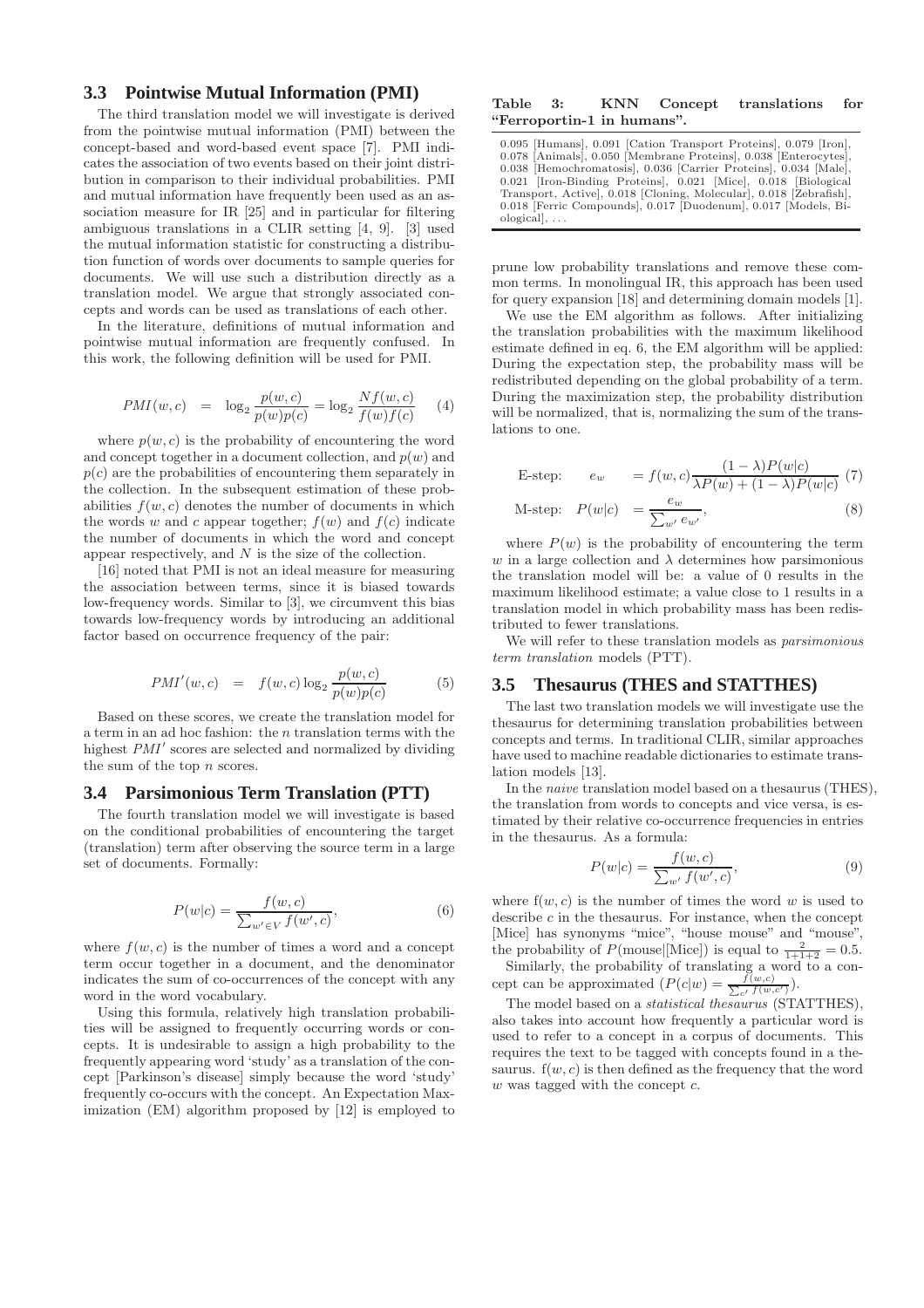Table 2: Translations and translation probabilities obtained from different translation models. (a) Translating the MeSH concept [Mad cow disease] to words (word stems)

| Model       | <b>Translations</b>                                                                                                                                                                                                                                                                                                                                                                |
|-------------|------------------------------------------------------------------------------------------------------------------------------------------------------------------------------------------------------------------------------------------------------------------------------------------------------------------------------------------------------------------------------------|
| M1          | 0.228 bse, 0.096 spongiform, 0.096 encephalopathi, 0.038 diseas, 0.030 transmiss, 0.028 cattl, 0.027 infect, 0.025 case, 0.020 agent,<br>0.019 bovin, 0.019 anim, 0.014 mad, 0.012 epidem, 0.011 variant, 0.011 clinic, 0.010 human, 0.009 scrapi, 0.009 prion, 0.300                                                                                                              |
| <b>THES</b> | 0.250 spongiform, 0.250 bovin, 0.125 enceph, 0.125 encephalopathi, 0.062 bse, 0.062 cow, 0.062 mad, 0.062 diseas.                                                                                                                                                                                                                                                                  |
|             | (b) Translating the word "ferroportin" to MeSH concepts.                                                                                                                                                                                                                                                                                                                           |
| Model       | Translations                                                                                                                                                                                                                                                                                                                                                                       |
| M1          | 0.184 [Cation Transport Proteins], 0.085 [Carrier Proteins], 0.076 [Homeostasis], 0.074 [Genetic Heterogeneity], 0.073 [Mutation,<br>Missense], 0.054 [Amino Acid Substitution], 0.052 [Mononuclear Phagocyte System], 0.047 [Membrane Proteins], 0.047 [Receptors,<br>Transferrin, 0.044 [Iron Overload], 0.043 [Italy], 0.042 [Chromosomes, Human, Pair 2], 0.040 [Codon], 0.140 |
| <b>THES</b> | no translations available                                                                                                                                                                                                                                                                                                                                                          |

#### **4. RETRIEVAL MODELS**

In this section we will first describe the retrieval model used for integrating word and concept-based retrieval. After that, we will describe a number of extensions of this retrieval model which combine multiple translation models.

#### **4.1 Basic retrieval model**

Our basic word and concept-based retrieval system is based on statistical language models. Queries and documents are represented by unigram word and unigram concept language models. As a baseline, only the word language models of queries and documents are matched. Matching is enhanced by matching the (translated) concept query and document language models. Documents are ranked according to the negated cross entropy between query and document word and concept language models:

$$
RSV(D,Q) = -\alpha H(\phi_Q|\phi_D) - (1-\alpha)H(\theta_Q|\theta_D) \quad (10)
$$

where  $\phi_Q$  and  $\phi_D$  are the concept-based query and document language models respectively;  $\theta_{\Omega}$  and  $\theta_{D}$  are the wordbased query and document language models;  $\alpha$  controls the relative importance of the concept-based representation (for the baseline  $\alpha$  is set to 0). Other fusion methods were investigated as well (such as CombMNZ, CombMax and Comb-Sum [8]), but this form of interpolation of document scores turned out to be most effective.

 $\phi_D$  and  $\theta_D$  are smoothed document language models based on a maximum likelihood estimate.  $P(c|\phi_D)$ , the probability of generating the concept c from the language model is estimated as follows:

$$
P(c|\phi_D) = (1 - \lambda_c) \frac{f(c, D_C)}{|D_C|} + \lambda_c P(w|\hat{\phi}_C)
$$
 (11)

where  $f(c, D_C)$  is the concept term frequency;  $|D_C|$  is the total number of concepts in the document representation;  $\hat{\phi}_{\mathcal{C}}$  is a background language model used for smoothing and  $\lambda_c$  is a parameter which controls the amount of smoothing.  $P(w|\theta_D)$  is estimated in a similar fashion.

The word-based query language model is based on an (unsmoothed) maximum likelihood estimate from the original query text. The concept-based query language model is obtained through query translation. The KNN translation model translates the word-based query model as a whole,

that is, it translates a probability distribution over words directly to a probability distribution over concepts. The other five translation models are used to translate the word-based query word-by-word, similar to [3]. Formally:

$$
P(c|\phi_Q) = \sum_{w \in Q} P(c, w|Q) = \sum_{w \in Q} P(c|w, Q)P(w|\theta_Q)|
$$
  
 
$$
\approx \sum_{w \in Q} P(c|w)P(w|\theta_Q), \qquad (13)
$$

where w are the words in the word-based query  $Q, P(w|\theta_Q)$ is the probability of  $w$  in the word-based query model and  $P(c|w)$  is the translation probability as determined using the various translation models (PMI, M1, PTT, THES and STATTHES).

## **4.2 Combining translation models**

In traditional CLIR, combining different translation resources has shown to be an effective way to improve translation quality [2, 5]. In the following sections we will propose a number of retrieval models and strategies which aim for a similar effect in biomedical CLIR.

#### *4.2.1 Pruning*

Since the translation based on pseudo-feedback (KNN) is based on documents, it is expected to contain noisy concepts which are only indirectly related to the original query. Indeed, the example translation in table 3 contains concepts which were found in related documents, but could not be directly linked to the text to translate (for example, [Animals], [Mice] and [Zebrafish]).

We propose the use of the term-by-term translation models to prune concepts from the translated concept-based query obtained through feedback (KNN). The concept-based representation obtained by feedback translation is filtered as follows:

$$
P(c|\phi_Q) = \begin{cases} \kappa \ P_{\text{KNN}}(c|\phi_Q) & \text{if } \sum_{t \in Q} P(t|c) > 0 \\ 0 & \text{otherwise} \end{cases}
$$
(14)

where  $P_{KNN}(c|\phi_Q)$  is the conceptual query language model estimated through feedback;  $P(t|c)$  is a concept to term translation model; and  $\kappa$  is a query dependent normalization constant, which normalizes  $\sum_{c} P(c|\phi_{Q})$  to 1.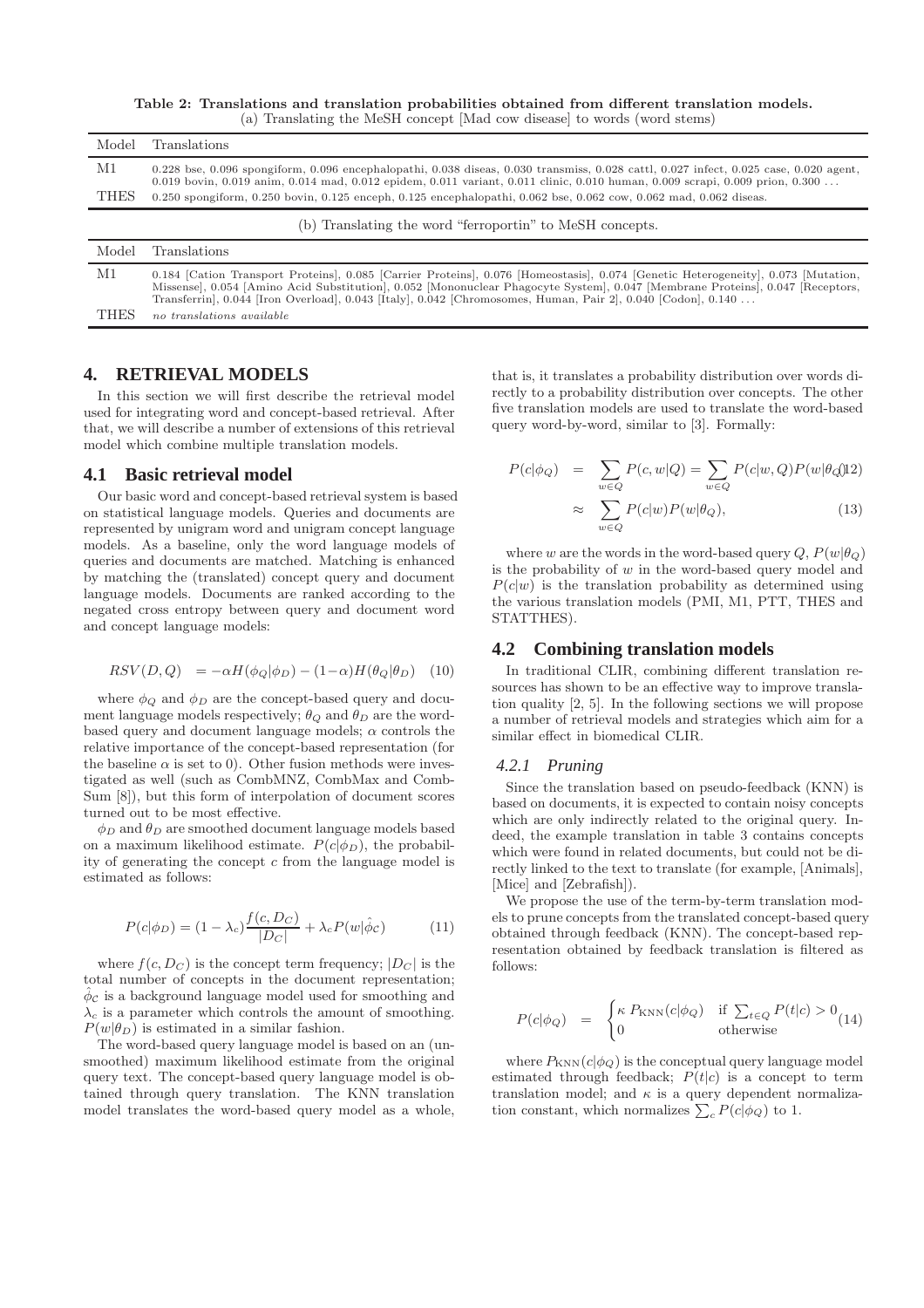Note that this type of pruning based on term-by-term translation models is not very restrictive: concepts are only pruned from the translation when this concept cannot be translated to any of the query words; the translation probability in the concept-to-word translation model is not taken into account.

## *4.2.2 Reweighting*

A well-known drawback of using pseudo-relevance feedback is possible query drift: an expanded query can overemphasize or neglect particular aspects from the original query, or skew towards aspects not mentioned in the original query. In the case of a pseudo-feedback translation to a conceptual representation, the neglect of a particular query aspect can be substantiated by the fact that aspects cannot be represented accurately by the concept vocabulary. As a result, combining a word and concept-based representation based on feedback may understate aspects present in the wordbased representation. The goal of the reweighting procedure we will now describe is to prevent that a word-based query combined with a concept-based query (obtained through feedback) neglects aspects found in the word-based query. To achieve this, the word-based query model is reweighted: depending on how well the concept-based representation covers the words in the query, the word weights are updated: well-covered words receive a lower weight, whereas poorly covered words receive an increased weight.

The reweighting process is as follows: 1) The feedback translation model (KNN) is used to translate a word-based query model  $P(w|\theta_Q)$  to a concept-based query model  $P(c|\phi_Q)$ . 2) The coverage of the words in the original word-based query model  $P_{cov}(w|\phi_Q)$  is determined by translating the concept-based query model using the term-by-term translation models described earlier. 3) An updated word-based query model  $P(w|\theta'_{Q})$  is based on  $P_{cov}(w|\phi_{Q})$ . The updated word-based query model is combined with the concept-based query model for retrieving documents.

How the coverage and updated word-based query model are determined will now be described.

## Determining the coverage of the word-based query

The coverage of a word-based query by a concept-based representation is defined as a probability distribution over the words in the original query. If the word-based query is evenly covered by a concept-based representation this probability distribution is uniform: all query words are covered by concepts in the concept-based representation.

We use a term-by-term translation model to determine this coverage as follows.

$$
P_{cov}(w|\phi_Q) = \frac{\sum_c P(w|c, \phi_Q) P(c|\phi_Q)}{\sum_{w' \in Q} \sum_c P(w'|c, \phi_Q) P(c|\phi_Q)} (15)
$$

$$
\approx \frac{\sum_{c} P(w|c) P(c|\phi_Q)}{\sum_{w' \in Q} \sum_{c} P(w'|c) P(c|\phi_Q)},\qquad(16)
$$

where  $P(c|\phi_{Q})$  is the concept language model obtained through pseudo-feedback translation of the original word-based query and  $P(w|c)$  is the term-by-term translation probability of translating a concept  $c$  to a word  $w$ . In the (unlikely) case that none of the concepts can be translated to a query word  $P_{cov}(w|\phi_Q)$  is equal to 0 for all  $w^4$ .

#### Updating the word-based query language model

The coverage of the original word-based query language model is used to determine an updated word-based query language model.

We assume that all the aspects mentioned in the original text-based query are equally important: when searching with a combined word and concept-based query representation this balance should be maintained. When the conceptbased representation does not cover all query aspects this balance is disturbed: some aspects are overemphasized leading to query drift. This query drift of a combined word and concept-based query representation can be prevented by decreasing the weight of words which are well covered by the concept-based representation.

We assume that the aspects of a query can be represented by the original word-based query language model (based on a maximum likelihood estimate). To retain the original query balance, the updated word-based query language model combined with the coverage by the concept-based query language model should approximate the original query word distribution. Formally:

$$
P(w|\theta_Q) = \beta_Q P_{cov}(w|\phi_Q) + (1-\beta_Q)P(w|\theta'_Q)
$$
 (17)

where  $P(w|\theta_{Q})$  is the original query word language model, which should be covered by the translation of a conceptual query language model  $P_{cov}(w|\phi_Q)$  and by an updated query language model  $P(w|\theta'_{Q})$ . The query dependent parameter  $\beta_{\mathcal{Q}}$  indicates the relative importance of the updated wordbased query language model in comparison to the translated concept-based query language model.

To approximate eq. 17, initial estimates of the updated word-based query language model are calculated as follows:

$$
\int P(w|\theta_Q) \qquad \text{if } P_{cov}(w|\phi_Q) = 0
$$
\n(18)

$$
e_w = \begin{cases} P(w|\theta_Q) - \beta_Q P_{cov}(w|\phi_Q) & \text{otherwise} \end{cases}
$$
 (18)

The updated query language model is determined by normalizing these initial estimates:

$$
P(w|\theta'_{Q}) = \frac{e_w}{\sum_{w' \in Q} e_{w'}} \tag{19}
$$

Note that the second line of the equation is obtained by rewriting eq. 17. The value  $\beta_Q$  has to be restricted to prevent  $P(w|\theta'_{Q})$  becoming less than zero, formally:

$$
0 \leq \beta_Q \leq \min_{w \in \phi_Q} \frac{P(w|\theta_Q)}{P_{cov}(w|\phi_Q)} \tag{20}
$$

A β-value of 0 indicates that the updated word-based query language model is exactly the same as the original word-based query model; the largest possible value of  $\beta$  modifies  $P(w|\theta_Q)$  as much as possible to retain the original query term balance.

Table 4 illustrates this reweighting in practice for a query consisting of three words  $(w_1$  to  $w_3)$ . Their original importance weights, based on the original query formulation is found in the second column. The third column indicates to what extent the words are covered by concepts found in the query.  $w_1$  for example, has an original probability of 0.5, but is only covered by the translation with a probability of 0.1. The updated probability should therefore be higher than 0.5. The last three columns of the table show the re-estimated

 $4$ This can be viewed as a coverage of a null-query word with probability 1.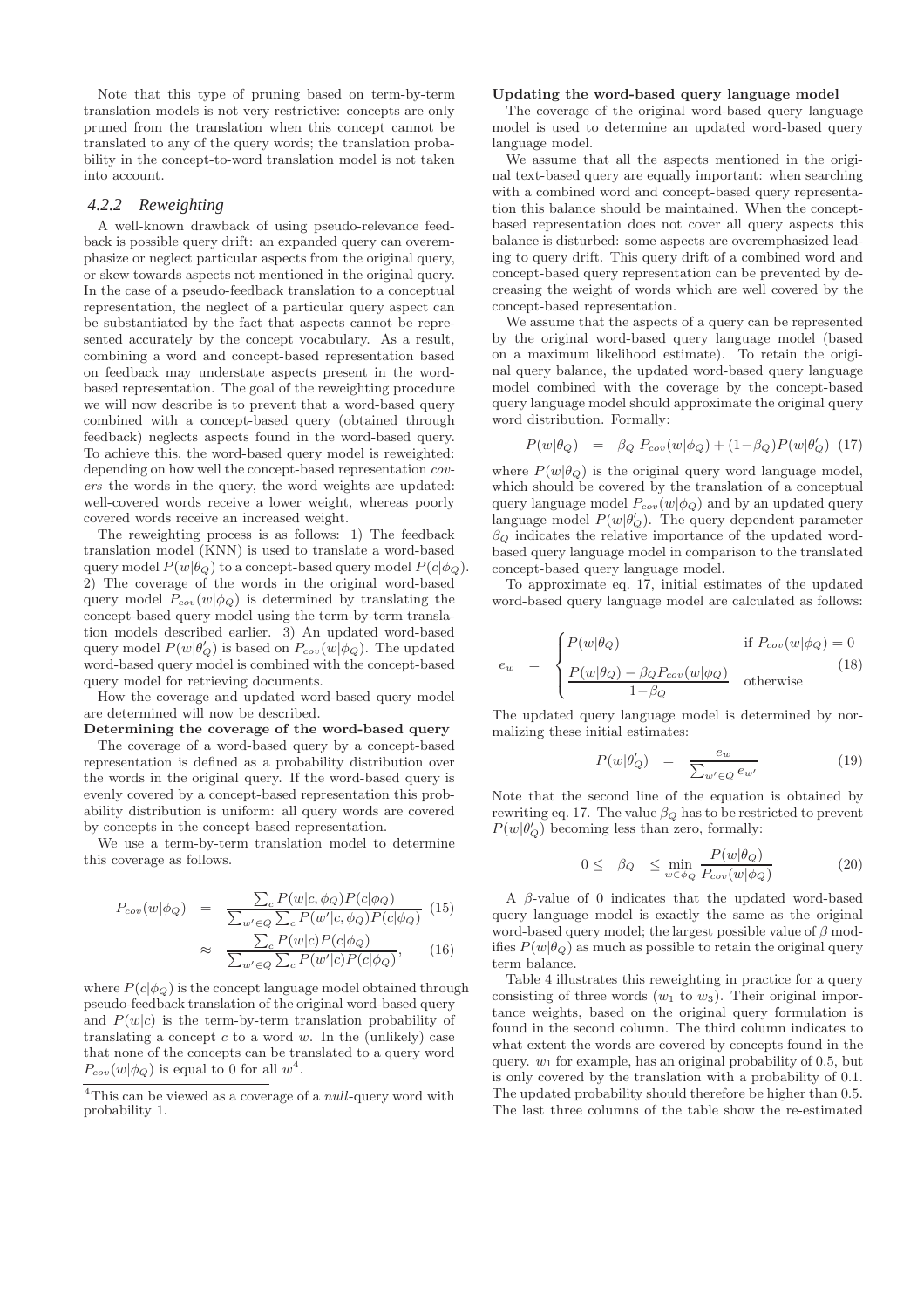|       | Original          | Coverage              |             | Updated weight $P(w \theta'_{\mathcal{O}})$ |                  |
|-------|-------------------|-----------------------|-------------|---------------------------------------------|------------------|
|       | $P(w \theta_{Q})$ | $P_{cov}(w \phi_{Q})$ | $\beta_O=0$ | $\beta_O = 0.1$                             | $\beta_O = 0.25$ |
| $w_1$ | 0.5               | 0.1                   | 0.5         | 0.54                                        | 0.63             |
| $w_2$ | 0.4               | 0.5                   | 0.4         | 0.39                                        | 0.37             |
| $w_3$ | 0.1               | 0.4                   | 0.1         | 0.07                                        |                  |

Table 4: Example of query term reweighting.

weights for three different values of  $\beta_Q$ . The highest possible value of  $\beta_Q$  for this query is 0.25, resulting in a reweighted probability for the word  $w_3$  of 0.

To control the value of  $\beta_Q$  at a global level (that is across different queries), we introduce the parameter  $\alpha$  (between 0) and 1) which linearly scales  $\beta_Q$  between its minimum and maximum value. Formally  $\beta_Q = \alpha \min_{w \in Q} \frac{P(w|\theta_Q)}{P_{\text{conv}}(w|\phi_Q)}$  $P_{cov}(w|\phi_Q)$ .

#### *4.2.3 Structuring*

The last approach we investigate to combine translation models combines the original textual query with a conceptual query based on pseudo feedback into a structure. The approach is motivated by the idea that the translated concepts should be linked to the query words they represent. We hypothesize that such an approach balances the original textual query with its translation, and prevents query drift.

To allow for such an integration we need to model concepts and words in the same event space. We achieve this by simply merging the two representations, that is mixing the identifiers of the concepts with the tokens extracted from the text. From a principled modeling perspective, mixing the representations is not very attractive: concepts and words are different units of information and should therefore be kept separated. On the other hand, the mixed representation is easy to understand and straightforward to implement.

The parameters of the mixed document language model  $P(t|\psi_D)$  are again based on a maximum likelihood estimation, smoothed with a background language model.

The initial parameters of the mixed query language model  $P(t|\psi_D)$  are based on a linear interpolation of the wordbased query model and the concept-based query model:

$$
P(t|\psi_Q) = \alpha P(t|\theta_Q) + (1-\alpha)P(t|\phi_Q)
$$
 (21)

where  $\alpha$  indicates the relative importance of the text-based representation with respect to the concept-based representation.

We will use a translation model  $P(w|c)$  to create an *align*ment between the concepts and the words in this mixed query language model. Based on the translation model, each concept is assigned to (at most) one word. Assuming that the l terms in the word-based query are  $w_1$  to  $w_1$ , and that the m concepts in the concept-based query are  $c_1$  to  $c_m$ , we can define an alignment function between  $c_i$  and  $w_j$  as follows.

$$
\delta(c_i, w_j) = \begin{cases} 1 & \text{if } j = \arg \max_{j'} P(w'_j|c_i) \\ 0 & \text{otherwise} \end{cases}
$$
 (22)

In words: the concept  $c_i$  is aligned to the word  $w_j$  with the highest translation probability. We now define  $\sigma(w_i)$ of a word  $w_i$  as the set containing the word itself and the concepts which have been assigned to it.

$$
\sigma(w_j) = \{w_j\} \cup \{c_i; \delta(c_i, w_j) = 1\}
$$
\n(23)

Similar to [13, p. 133], we use this set to define an equivalence class of the word and the concepts mapped to it:

$$
P(class(w_j)|\psi_D) = \sum_{t \in \sigma(w_j)} \frac{P(t|\psi_Q)}{\sum_{t' \in \sigma(w_j)} P(t'|\psi_Q)} P(t|\psi_D)
$$

The query language model of the equivalence class is defined as follows.

$$
P(class(w_j)|\psi_Q) = P(w_j|\psi_Q) \tag{24}
$$

# **5. EXPERIMENTAL SETUP**

In this section we will describe the experimental setup for comparing the different translation and retrieval models.

The TREC Genomics document collections and topics sets between 2004 and 2007 were used for the evaluation [10]. The 2004 and 2005 topic sets consist of 50 queries and were used to search a document collection of 4,591,008 MEDLINE citations (referred to as the 2004 document collection). The 2006 and 2007 topic sets consist of 28 and 36 queries and were used to search a document collection of 162,259 fulltext journal articles from Highwire Press (the 2006 document collection). The TREC Genomics task of 2006 and 2007 were passage retrieval tasks. In this evaluation, however, we only investigated ad hoc document retrieval: documents containing relevant passages were assumed to be relevant to the query.

Mean average precision (MAP) and rank precision (precision at 10) were used as evaluation measures. Due to space limitations, we will only mention MAP in the results section of this paper.

The translation models which required training data (all except for the naive thesaurus translation model), were trained with documents from the TREC Genomics 2004 document collection. Word-based representations of these documents were obtained using a tokenizer adapted to biomedical text [23]. The MeSH-based representations of the documents were based on the major MeSH headings assigned by NLM indexers; subheadings were discarded. The UMLS++-based document representation was obtained using the Peregrine[19]. The document collection in word and UMLS++-based representations was used both as a parallel and a comparable corpus. For training the STATTHES translation models, the explicit alignment between words and concepts (obtained from Peregrine) were used. For the other translation models, the alignment was discarded and the representation was treated as a comparable corpus. The document collection in word and MeSH-based representations was only used as a comparable corpus. Translation models were built for translation between MeSH and words, UMLS++ and words and vice versa.

The translation models for PMI and PTT were based on co-occurrence counts of concepts and words in the complete 2004 document collection. Because of scalability issues, the IBM model 1 translation models were built on a subset of the collection. 1,200,000 randomly selected documents from the collection were used to build the translation models. A slightly modified version of the  $\text{GIZA++}^5$  machine translation toolkit was used to train the models based on IBM

<sup>&</sup>lt;sup>5</sup>http://www.fjoch.com/GIZA++.html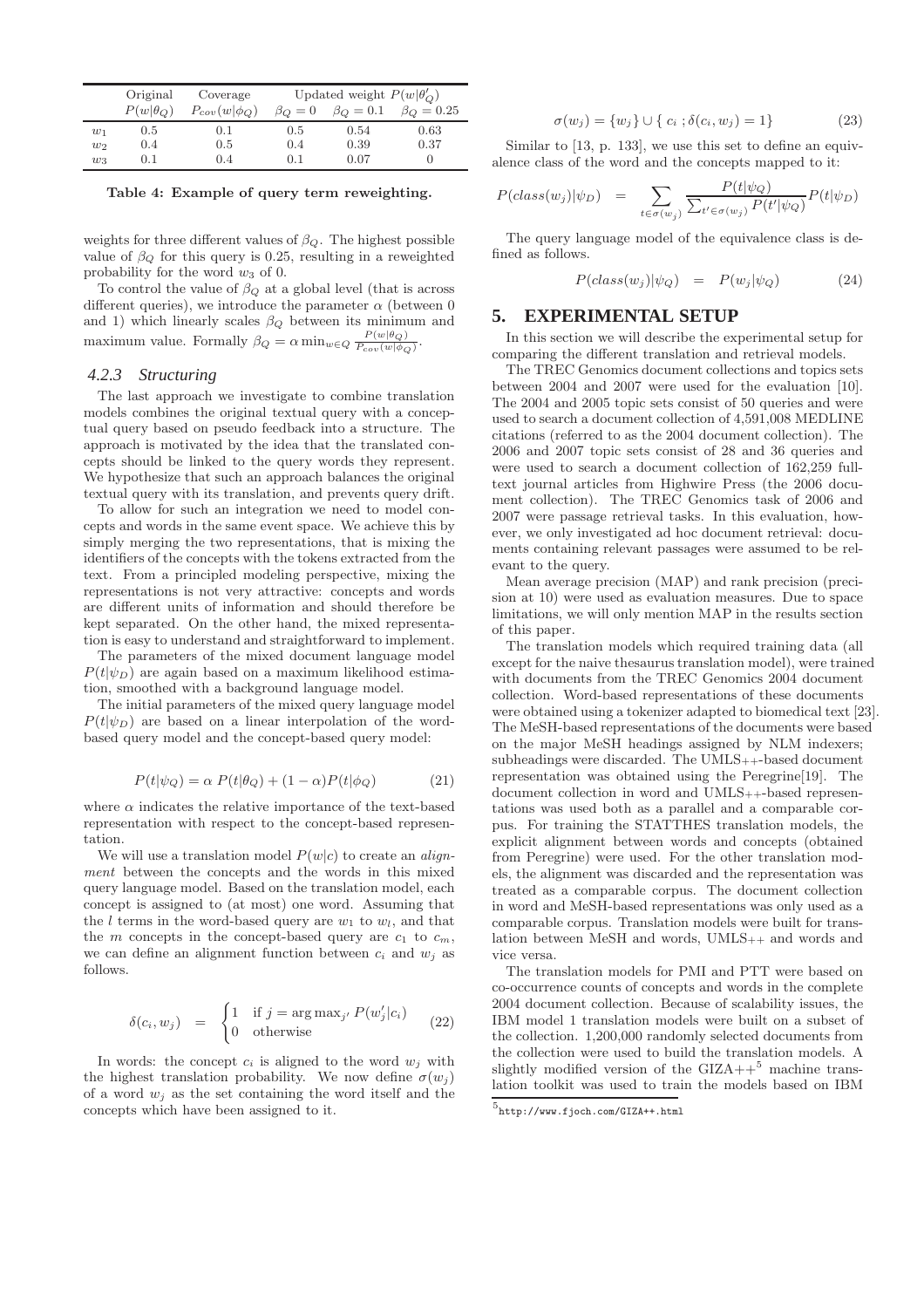model 1. The default setting of 5 iterations of the EM algorithm was used.

All translation models went through the following postprocessing to remove noise: 1) Translations with a probability smaller than 0.001 were removed; 2) Words or concepts which occurred in fewer than 3 documents in the collection were pruned; 3) Single character words and numbers were removed. The remaining translations were normalized for each term (assuring  $\sum_{t'} P(t'|t) = 1$ ).

The Lemur Toolkit<sup> $6$ </sup> was used for indexing and retrieval.

#### **6. RESULTS**

This results section is structured as follows. First, we will investigate the effectiveness of the individual translation models. In sections 6.2 to 6.4 we will look into the effectiveness of combining the pseudo-feedback translation model with the term-by-term translation models for pruning, reweighting and structuring respectively.

As a baseline, retrieval using only the word-based representation was used. Each column lists the results of the TREC Genomics query set of that year (2004 to 2007). Results using a statistical thesaurus (STATTHES) are only reported for the UMLS++ representation; only for this vocabulary such a translation model was available.

#### **6.1 Translation models compared**

Table 5 lists the retrieval effectiveness in terms of mean average precision when using the combined word and translated concept-based language models for retrieval.

A first observation is that a concept-based representation translated from the textual query can significantly improve word-based retrieval. Using an additional MeSH-based representation leads to (significant) improvements up to 9.5% in MAP. For  $UMLS_{++}$  improvements up to 9.9% can be observed. The precision at 10 (not displayed in the table) shows similar improvements.

As expected, KNN performs best when considering all 4 topic sets. For 6 out of 8 cases, retrieval using a wordbased representation combined with the concept translation obtained with KNN results in the highest MAP. The other translation models are all extremely limited in the amount of context they take into account for translation: a conceptbased query is obtained by individually translating each word in the query to concepts. Considering the ambiguity of individual words in this domain, it is in fact surprising that this naive term-by-term translation results in improvements in retrieval effectiveness.

Using translations obtained from the naive thesaurus translation model does show slight improvements in mean average precision, but none of the improvements are statistically significant. A possible explanation for this lack of significant improvement is noise in the terminological resource: the resource sometimes mentions terms for concepts which are rarely used. The correct, or most common, translation of a concept or term may therefore receive a low translation probability.

The translation models trained on the comparable corpus (M1, PTT and PMI), performed slightly better than the translation model based solely on thesaurus information (THES). No significant differences were observed, however, between M1, PTT and PMI.

## **6.2 Pruning**

The effect of pruning obviously depends on how many concepts are in fact pruned. The pruning method described in section 4.2.1 removed many concepts: between 49.9% and 91.5% of the concepts in the KNN translation were removed. The translation models based on PMI and IBM model 1, resulted in the most restrictive pruning (between 49.9% and 79.1%); the models based on PTT and the thesauri (THES and STATTHES) resulted in stronger pruning (between 81.9% and 91.5%).

This indicates that the KNN and term-by-term translations are quite different: for many concepts found in the KNN translation no translation to a word in the original query is indicated by the term-by-term translation models.

Table 6 lists the results of combining the pruned concept language model with a word-based language model for retrieval.

For MeSH, the pruned concept language model can still be used to increase the performance of word-based retrieval. However, for the query sets using the 2004 document collection (consisting of citations with relatively little text), the original concept translation performs better than the pruned translation. Apparently, pruning resulted in the removal of MeSH concepts which were beneficial for retrieval. For searching the full-text article collection (2006 and 2007 topic sets), pruning turned out to be more useful: pruning the KNN translation with the naive thesaurus translation model resulted in the highest retrieval effectiveness.

For UMLS++, interpolating the pruned concept representations with the text representations turned out to be almost as effective as or even more effective than the unpruned representation. Irrespective of the type of translation model used for pruning, significant improvements (up to 10.5% in MAP) over the text-based baseline were observed. For UMLS++ pruning turned out to be very useful: between 50.5% and 91.5% of the terms in the concept-based query could be pruned with the same or improved retrieval effectiveness.

#### **6.3 Reweighting**

Table 7 shows the result of reweighting the word-based query model, based on the coverage of the KNN concept language model, determined using the term-by-term translation models. The table shows the results for  $\alpha$  set to 0.5. On average 0.19 and 0.17 of the probability mass of wordbased query language model was redistributed for MeSH and UMLS++ respectively.

Reweighting based on coverage by MeSH concepts in many cases led to detrimental retrieval effectiveness. For the 2004, 2006 and 2007 not reweighting resulted in a higher effectiveness. For the 2006 and 2007 topic sets, effectiveness even significantly dropped below the word-based baseline. This effect can be explained by the exhaustiveness of the MeSHbased document representation. On average, a document in the 2006 Genomics collection is represented by only 15 MeSH concepts. It is likely that many more MeSH terms are in fact relevant to this document but have not been assigned. The word-based representation of the document is more exhaustive than the concept-based representation. Despite the fact that according to a translation model a concept 'covers' a query word, it is likely that this covering concept reduces the recall in comparison to the query word.

Reweighting based on the UMLS++ representation turned

 $^6$ http://www.lemurproject.org/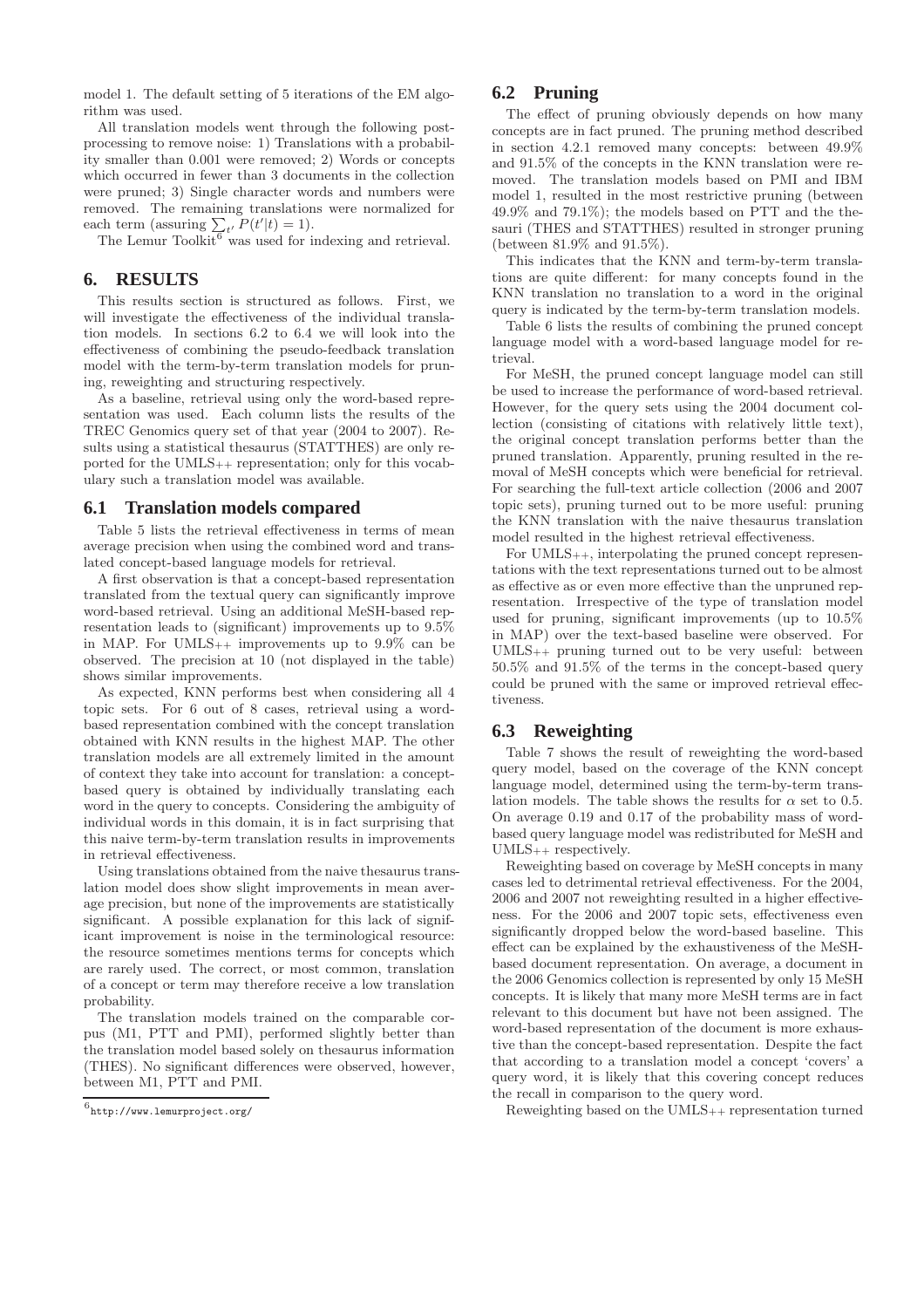Table 5: Retrieval effectiveness (MAP) using different translation models for obtaining a concept-based query model.  $\land$ ,  $\land$  and ▲ indicate significant differences (sign test) with p-levels < 0.05, 0.01 and 0.001 respectively.

|  |  |  | (a) Using MeSH concepts |
|--|--|--|-------------------------|
|--|--|--|-------------------------|

(b) Using UMLS++ concepts

|               | 2004                   | 2005            | 2006   | 2007   |                   | 2004              | 2005               | 2006   | 2007              |
|---------------|------------------------|-----------------|--------|--------|-------------------|-------------------|--------------------|--------|-------------------|
| baseline      | 0.3576                 | 0.2219          | 0.3889 | 0.2796 | baseline          | 0.3576            | 0.2219             | 0.3889 | 0.2796            |
| $word + KNN$  | $0.3868\triangle$      | $0.2429 \wedge$ | 0.3736 | 0.2916 | $word + KNN$      | $0.3929\triangle$ | 0.2285             | 0.4048 | 0.2981            |
| $word + M1$   | $0.3621\blacktriangle$ | 0.2250          | 0.3895 | 0.2864 | word $+$ M1       | 0.3743            | $0.2277 \triangle$ | 0.3928 | $0.2933\wedge$    |
| $word + PTT$  | $0.3644 \triangle$     | 0.2240          | 0.3876 | 0.2844 | $word + PTT$      | $0.3751\wedge$    | $0.2273 \wedge$    | 0.4037 | $0.2930\triangle$ |
| $word + PMI$  | $0.3612\blacktriangle$ | 0.2235          | 0.3836 | 0.2842 | $word + PMI$      | $0.3630 \wedge$   | 0.2287             | 0.3976 | $0.2909\triangle$ |
| $word + THES$ | 0.3589                 | 0.2220          | 0.3898 | 0.2820 | $word + THES$     | 0.3617            | 0.2227             | 0.3925 | 0.2926            |
|               |                        |                 |        |        | $word + STATTHES$ | $0.3652\wedge$    | $0.2249\wedge$     | 0.3982 | 0.2970            |

Table 6: Retrieval effectiveness after pruning. (a) Using MeSH concepts  $(b)$  Using UMLS<sub>++</sub> concepts

|              |                    |                        |        |        |                |                   | a seed a creek in a second to |        |                    |
|--------------|--------------------|------------------------|--------|--------|----------------|-------------------|-------------------------------|--------|--------------------|
|              | 2004               | 2005                   | 2006   | 2007   |                | 2004              | 2005                          | 2006   | 2007               |
| baseline     | 0.3576             | 0.2219                 | 0.3889 | 0.2796 | baseline       | 0.3576            | 0.2219                        | 0.3889 | 0.2796             |
| $word + KNN$ | $0.3868\triangle$  | $0.2429\wedge$         | 0.3736 | 0.2916 | $word + KNN$   | $0.3929\triangle$ | 0.2285                        | 0.4048 | 0.2981             |
| M1 prune     | $0.3656\triangle$  | $0.2282\triangle$      | 0.3917 | 0.2858 | M1 prune       | $0.3854\triangle$ | 0.2275                        | 0.4114 | $0.3062 \triangle$ |
| PTT prune    | $0.3660\triangle$  | $0.2282\wedge$         | 0.3857 | 0.2818 | PTT prune      | 0.3801            | 0.2293                        | 0.4077 | $0.2947\triangle$  |
| PMI prune    | $0.3660\triangle$  | $0.2289\blacktriangle$ | 0.3912 | 0.2847 | PMI prune      | $0.3853\triangle$ | $0.2319 \triangle$            | 0.4179 | $0.3005\triangle$  |
| THES prune   | $0.3651 \triangle$ | 0.2277                 | 0.4011 | 0.2923 | STATTHES prune | $0.3796\triangle$ | 0.2297                        | 0.4122 | $0.3063\triangle$  |
|              |                    |                        |        |        | THES prune     | $0.3806\triangle$ | 0.2303                        | 0.4089 | $0.3089\triangle$  |

out to be more effective. Improvements (up to 5.3%) could be observed for the 2005, 2006 and 2007 topic sets. Many of the results are insignificant however. For the 2004 topic set, no improvements could be observed, even with different values of  $\alpha$ . The effect of reweighting turned out to be independent of the translation model used.

## **6.4 Structuring**

Considering the original number of concepts in a query (50), the structuring does not result in very large changes to the original query. On average between 1.1 to 3.2 equivalence classes were created, with between 1.8 and 6.2 concepts grouped into a single equivalence class.

Table 8 lists the impact of structuring the query using the term-by-term translation models. Structuring the representations turned out to give strongly varying results, from significant deteriorations (up to 22.7% in MAP) to significant improvements (up to 6.4% in MAP). The decline in performance can to some extent be attributed to a difference in granularity of the word terms which have been grouped with more specific or over general concept terms. For instance, the UMLS++ concept [nicotinic acetylcholine receptor location] is treated as a synonym of the word "nicotin". In other cases, clearly incorrect equivalence classes were formed. For example, the UMLS++ concept [Device breakage] is grouped with the word "break" in the context of "DNA breaks". In this case, the translation through feedback introduced these errors; by mapping these errors to original query words and treating them as equivalent, the impact of the erroneous translation was further emphasized. Improvements were observed when the words and concepts in the same equivalence class were clearly linked and were defined at the same granularity level.

# **7. CONCLUSION**

In this paper we proposed a cross-lingual framework for

biomedical IR. We distinguish between a concept and wordbased representation language. We hypothesized that the integration of a concept-based representation in biomedical IR could benefit from methods and techniques used in established CLIR. In analogy to what is common in traditional CLIR, we identified three types of translation models for biomedical CLIR: 1) a comparable corpus of documents in both a text and concept-based representation; 2) termby-term translation models trained on a comparable corpus; and 3) a thesaurus. We used these sources in different crosslingual retrieval models. Despite the limited context taken into account, word-to-concept translation could still improve word-based retrieval. Translation based on pseudo-feedback using a comparable corpus in both a word and concept-based representation proved to perform best. In the other three retrieval models we evaluated whether translation between text and concepts could be improved by combining translation models. Despite the simplicity of the term-by-term translation models, the results showed that a combination of translation models could improve retrieval effectiveness when combined with a word-based representation.

The results also demonstrated the added value of the concept representations MeSH and an extended version of UMLS (UMLS++). MeSH turned out to be primarily a recall enhancing device, especially useful for citation retrieval. For a MeSH-based representation to be effective, however, many (also indirectly related) terms were required to represent the information need. The UMLS++ representation can be used to precisely represent information needs and can be used as a precision enhancing device.

We conclude that the proposed cross-lingual framework offers a transparent view on the integration of a conceptbased representation for monolingual biomedical IR. Based on the promising results with relatively simple translation and retrieval models, we have high expectations for more sophisticated translation and retrieval models.